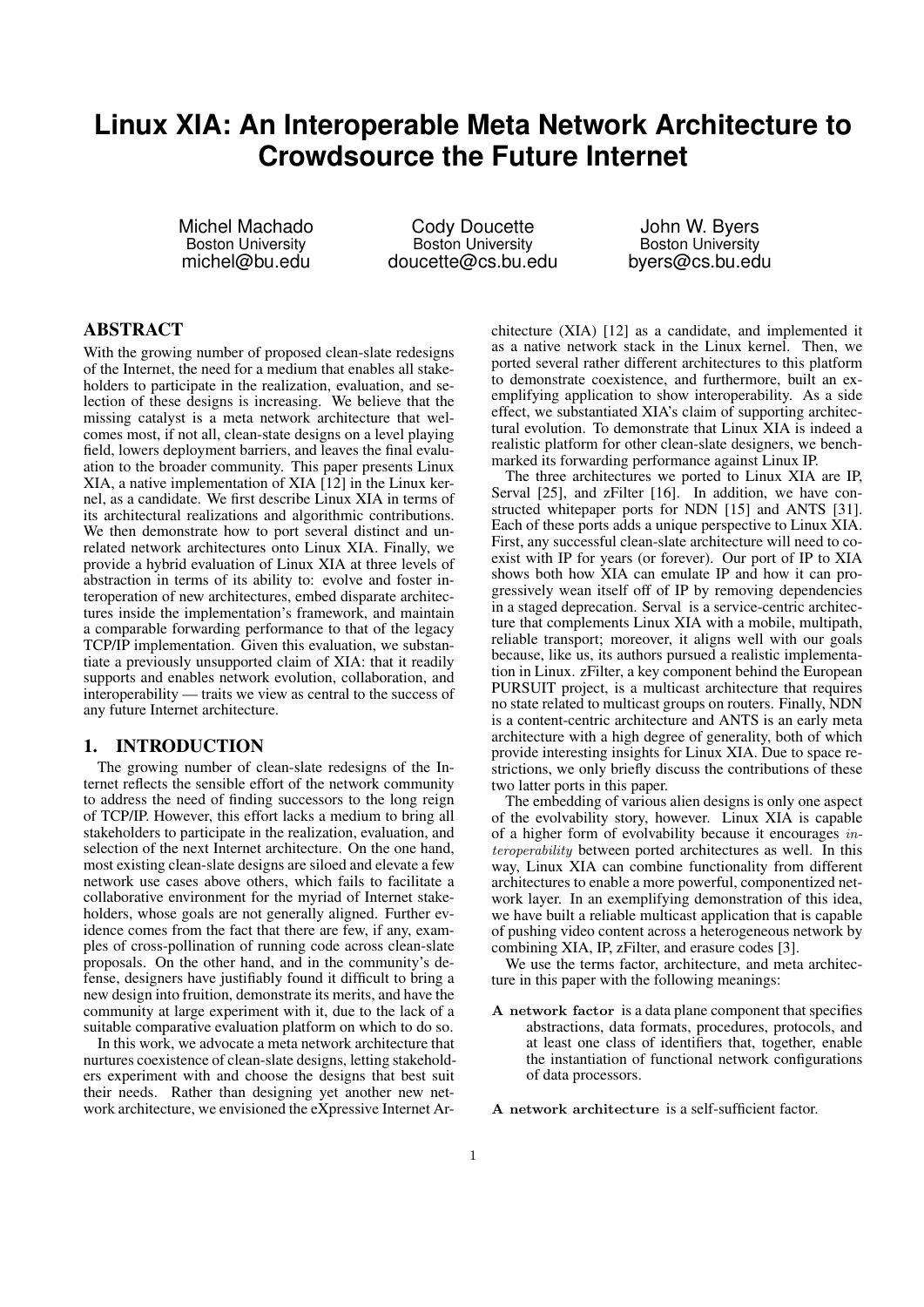A meta network architecture is a framework that harmonizes a broad spectrum of factors within its framework without imposing any static dependencies among factors.

The properties that define meta architectures warrant explanation. The demand for supporting a broad spectrum of factors is meant to match the intuition that designs that support a limited amount of diversity are insufficiently general to warrant the meta architecture designation. The demand for not imposing static dependencies, or dependencies that arise in the design phase, among factors, captures the fact that natural selection will imply deprecating and dropping factors. It is worth pointing out that our definition of meta architecture does not forbid runtime dependencies among factors. A fuller elaboration of the definitions above is available in the first author's Ph.D. thesis [\[22,](#page-11-6) Section 1.1].

The distinctive feature of XIA over other meta architectures is that XIA affords supported factors the opportunity to specialize. As we discuss shortly, many previous meta architectures have, due to design choices, isolated factors to a degree that they force factors to be self-sufficient, that is, to be organized into architectures. In contrast, XIA provides mechanisms that promote composition, or, put another way, promote delegation of functions to other factors. Critically, this composition only takes place at runtime, thus, stakeholders are free to choose the set of factors that their networks support. This distinctive feature has informed our effort to port other architectures and drives the discussion of our taxonomy of meta architectures.

The contributions of this paper are fourfold:

- 1. providing clarifying interpretations of network factors, network architectures, and meta network architectures as well as providing a taxonomy of meta architectures;
- 2. realizing a native implementation of XIA, a meta architecture that empowers the community at large to crowdsource the future Internet;
- 3. substantiating the expressiveness of XIA by porting three alien designs: IP, Serval, and zFilter; and
- 4. demonstrating the viability of Linux XIA through a multi-tiered evaluation consisting of evolvability considerations and by testing the forwarding performance against the mature Linux implementation of TCP/IP.

The remainder of this paper is structured as follows: we present and classify different breeds of meta architectures documented in the literature ([§2\)](#page-1-0), summarize XIA ([§3\)](#page-2-0), present key internals of our Linux implementation of XIA ([§4\)](#page-3-0), show how we mapped alien designs onto XIA ([§5\)](#page-5-0), perform a hybrid evaluation in terms of architectural design and forwarding performance ([§6\)](#page-8-0), and conclude ([§7\)](#page-10-0).

# <span id="page-1-0"></span>2. META ARCHITECTURE TAXONOMY

The notion of a meta network architecture that evolves to accommodate unforeseen network use cases has attracted researchers for decades. Researchers in Sweden developed Softnet [\[34\]](#page-11-7), the first meta architecture of which we are aware, in the early 1980s. While studying meta architectures, the degree to which they isolate their factors is enlightening because it highlights the value that meta architectures offer to applications, which ultimately reflect the utility functions of

their end users. This section groups other meta architectures according to the degree of isolation between their factors; proceeding from the highest degree of factor isolation to the lowest.

Network virtualization [\[1,](#page-11-8) [28\]](#page-11-9) and SDN/OpenFlow [\[23,](#page-11-10) [9\]](#page-11-11) are natural meta architectures; they do not limit the number of supported factors, nor do they impose static dependencies among the supported factors. At a high level, these meta architectures slice network infrastructure into independent, isolated sets of resource that are used to support their factors; we call this group slicing meta architectures. The degree of factor isolation, however, is high, so high that applications are solely responsible for all the necessary work to leverage multiple factors, which requires access to multiple slices of the network. Moreover, the high degree of isolation forces the supported factors to be self-sufficient in order to properly operate their slices. As a result, these meta architectures only support full-blown architectures.

The next group of meta architectures, the translating meta architectures, encompasses Plutarch [\[7\]](#page-11-12), FII [\[17\]](#page-11-13), OPAE [\[11\]](#page-11-14), Omega [\[27\]](#page-11-15), and SDIA [\[26\]](#page-11-16). These meta architectures segment the network into independent regions, map each region to supported factors, and promote bridges between regions to translate the protocols in both directions. Similar to slicing meta architectures, supported factors must in fact be organized into network architectures, but applications are not solely responsible for interoperability between regions. The troubling aspect of this group is that facilities for translation between these pluralistic architectures are not provided, and may not always be possible. For example, there is no clear mapping between a host-centric architecture, such as IP, and a content-centric one, such as NDN [\[15\]](#page-11-3); [§6.2](#page-8-1) returns to this point.

The third group, active meta architectures, is centered on active networks [\[29\]](#page-11-17), and most notably ANTS [\[31\]](#page-11-4), the meta architecture that pursued programmable networks as the standard-bearer for active networks. ANTS does not slice or segment a network; its factors share the whole network. Factor designers build factors with mobile code that is shipped through the network from applications to routers with the help of a code distribution protocol. While applications can interoperate with multiple factors at the same time, the runtime environment of mobile code intentionally isolates factors to address security issues. Nevertheless, factors can be combined to compose a single factor. But due to isolation in the runtime environment, factors still have to be selfsufficient, as with the previous groups of meta architectures.

XIA distinguishes itself from other meta architectures by promoting interoperability among all of its supported factors, in the form of XIA principals. This interoperability takes place with (1) XIA factors sharing the whole network, as in ANTS, (2) network addresses enabling factor composition at every address ([§3\)](#page-2-0), and (3) factor designers postponing dependencies among factors until runtime through routing redirects, an extension of XIA's routing algorithm that we introduce in Linux XIA ([§4\)](#page-3-0). Thanks to these mechanisms, XIA factors can delegate functions and responsibilities to other factors, which, in turn, enables XIA factors to specialize. A key novelty is that XIA factors do not have to be self-sufficient, unlike all the meta architectures cited above.

The degree of factor isolation has deep effects on meta architectures. A high degree of isolation forces factors to be architectures, as arises in slicing, translating, and active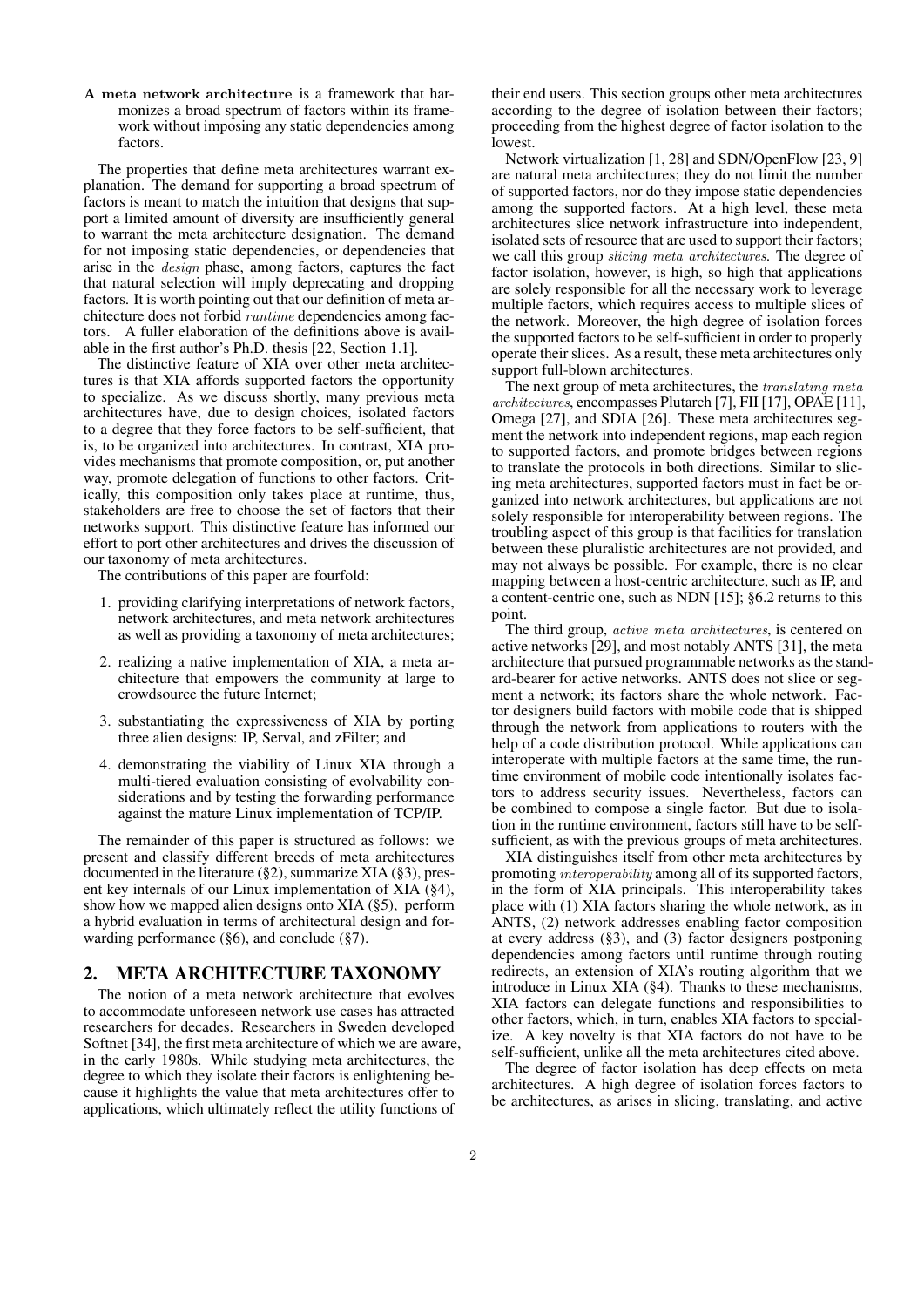meta architectures. In contrast, the low degree of isolation found in XIA allows factors to specialize and achieve their functionality with minimal form. This effect is explored in [§5,](#page-5-0) where we leverage this flexibility when porting designs onto the XIA meta architecture.

# <span id="page-2-0"></span>3. XIA IN A NUTSHELL

XIA's central goal is an evolvable and secure Internet architecture. By evolvable, XIA means having an explicit, well-defined, incremental path to introduce changes to its network layer, which is called the eXpressive Internet Protocol (XIP). These changes are introduced and removed in units; each of these units is called an XIA principal. We will show that XIA principals are examples of our more general term, factors. By secure, XIA means providing the capabilities to deliver security guarantees to applications. XIA's main vehicles to carry evolution and enable security guarantees are, its expressive network addresses and the intrinsic security found at its network identifiers, respectively. The remainder of this section presents the key concepts of XIA's design, puts these concepts together to form sample addresses, and concludes with why XIA with an empty set of principals is a meta architecture, but not an architecture, according to our definitions. The content here serves as a quick refresher for those readers acquainted with XIA; readers unfamiliar with XIA can refer to the original XIA paper [\[12\]](#page-11-0).

In order for XIA principals to influence the forwarding mechanism of XIP, they must introduce their own identifiers. These identifiers are called eXpressive IDentifiers (XIDs), and name any object or concept that principals define. Each XID is the pairing of a principal type (32 bits) and a name or ID (160 bits). Examples of principals and corresponding XIDs are the Autonomous Domain (AD) principal, which names XIA networks, the Host (HID) principal, which names any machine (virtual or not) with an XIA stack, and the Content (CID) principal, which names immutable content.

Intrinsic security cryptographically links each XID's name to some property. For example, AD XIDs are the hash of public keys of the networks they name, HID XIDs are the hash of public keys of the machines they name, and CID XIDs are the hash of the contents of the file they name. When a network delivers to an application the file corresponding to the requested XID  $\overline{CID}_1$ , the application can verify that it received the correct file by hashing the content of the file and comparing the hash against the content name  $CID<sub>1</sub>$ . The hash of a public key allows an application to obtain the corresponding public key from any source, trusted or not, verify that it is the correct public key, and from there, bootstrap a secure communication to the entity bound to that public key. While it is desirable to have intrinsic security for all XIDs, this is not attainable because some principals do not have security properties to offer on their XIDs; see [§5.1](#page-5-1) for examples. Nevertheless, principal designers are strongly encouraged to imbue their principals' XIDs with intrinsic security wherever it is possible.

XIP addresses amalgamate principals' behaviors to accomplish application-level intents, and are represented as singlecomponent, single-source, single-sink directed acyclic graphs (DAGs) of XIDs. The ultimate intent of a packet is expressed in the XID of the sink node of the destination address. The entry node of an address, represented by a dot (•), has the sole purpose of pointing to where the navigation of the DAG begins, and thus the simplest, nonempty XIP

address is  $\bullet \rightarrow XID_1$ . While destination addresses must be nonempty, source addresses can be empty; this behavior is important to support architectures that do not have source addresses, such as NDN. All other (internal) nodes of an address represent XIDs, and each node is associated with between one and four strictly prioritized outgoing edges; four being the maximum fanout supported in XIP addresses.

Routers are required to forward packets according to the intent expressed in each DAG destination address. Therefore, a valid set of packet forwarding decisions at routers must correspond to a successful traversal of the DAG from entry node to sink to achieve the final intent. How is this accomplished? First, the XIP header stores the DAG as a collection of nodes and their prioritized edges. Additionally, the XIP header records a dynamic LastNode pointer to one of the nodes in the DAG. This pointer, initially set to the entry node, reflects the portion of the DAG that has been realized by this packet by forwarding decisions so far. Thus, when the packet reaches the intended destination, the LastNode will point to the sink.

To forward a packet, a router first inspects the LastNode field to identify the progress made through the DAG so far. For each of the outgoing edges from the referenced node, in priority order, the router attempts to forward on the corresponding XID. If that XID is local to that router (for example, the XID is an AD and the router is in that domain), the router updates the LastNode field of the packet and either recurses on the forwarding decision, or, when LastNode points to the sink, delivers the packet to the corresponding principal of the sink node. Otherwise, if the XID is non-local, the router forwards the packet toward the designated XID, as normal. Finally, if the router cannot forward along any of the outgoing edges of the DAG, the address is not reachable and the packet is dropped.

Among the many address structures that DAGs afford, three addressing patterns are commonly used to date: scoping, fallback, and iterative refinement. *Scoping* a CID to a given host can be accomplished with an address like  $\bullet \rightarrow HID_1 \rightarrow$  $CID<sub>1</sub>$ ; this address requires packets first be forwarded to host  $HID_1$ , and from there, on to  $CID_1$ . When a new XIA principal is being deployed, chances are that many routers in the network do not know it, this can be addressed with the fallback pattern, which uses a lower priority edge to route to a well-known principal in case the new principal is not known by the router making the routing decision. For example, assuming that the CID principal is not widely deployed, one can still reach  $CID_1$  even if  $HID_1$  is the only host aware of the CID principal (dashed edges reflect lower priority):

$$
\underbrace{\hspace{1.5cm}}_{\text{HID}_1} \underbrace{\hspace{1.5cm}}_{\text{CHID}_1}
$$

Finally, the iterative refinement pattern combines scoping and fallback patterns. In the event host addresses such as  $HID_1$  are not globally routable, we can have  $CID_1$  fall back to an AD XID  $(AD_1)$  where  $HID_1$  is presumed to reside:

$$
\overbrace{\hspace{4.3cm}\text{and} \hspace{4.2cm} \text{and} \hspace{4.3cm} } \hspace{4.1cm} \overbrace{\hspace{4.1cm} \text{and} \hspace{4.1cm} } \hspace{4.1cm} \text{and} \hspace{4.1cm} \overbrace{\hspace{4.1cm} \text{and} \hspace{4.1cm} } \hspace{4.1cm} \text{and} \hspace{4.1cm} \overbrace{\hspace{4.1cm} \text{and} \hspace{4.1cm} } \hspace{4.1cm} \text{and} \hspace{4.1cm} \overbrace{\hspace{4.1cm} \text{and} \hspace{4.1cm} } \hspace{4.1cm} \text{and} \hspace{4.1cm} \overbrace{\hspace{4.1cm} \text{and} \hspace{4.1cm} } \hspace{4.1cm} \overbrace{\hspace{4.1cm} \text{and} \hspace{4.1cm} } \hspace{4.1cm} \text{and} \hspace{4.1cm} \overbrace{\hspace{4.1cm} \text{and} \hspace{4.1cm} } \hspace{4.1cm} \overbrace{\hspace{4.1cm} \text{and} \hspace{4.1cm} } \hspace{4.1cm} \text{and} \hspace{4.1cm} \overbrace{\hspace{4.1cm} \text{and} \hspace{4.1cm} } \hspace{4.1cm} \overbrace{\hspace{4.1cm} \text{and} \hspace{4.1cm} } \hspace{4.1cm} \overbrace{\hspace{4.1cm} \text{and} \hspace{4.1cm} } \hspace{4.1cm} \overbrace{\hspace{4.1cm} \text{and} \hspace{4.1cm} } \hspace{4.1cm} \overbrace{\hspace{4.1cm} \text{and} \hspace{4.1cm} } \hspace{4.1cm} \overbrace{\hspace{4.1cm} \text{and} \hspace{4.1cm} } \hspace{4.1cm} \overbrace{\hspace{4.1cm} \text{and} \hspace{4.1cm} } \hspace{4.1cm} \overbrace{\hspace{4.1cm} \text{and} \hspace{4.1cm} } \hspace{4.1cm} \overbrace{\hspace{4.1cm} \text{and} \hspace{4.1cm} } \hspace{4.1cm} \overbrace{\hspace{4.1cm} \text{
$$

Recalling our earlier architectural definitions, note that unlike IP, XIP is not a factor, because it does not define any class of identifiers. Therefore, XIA with an empty set of principals, or equivalently, XIP alone, is not an architecture. On the other hand, each XIA principal, through the require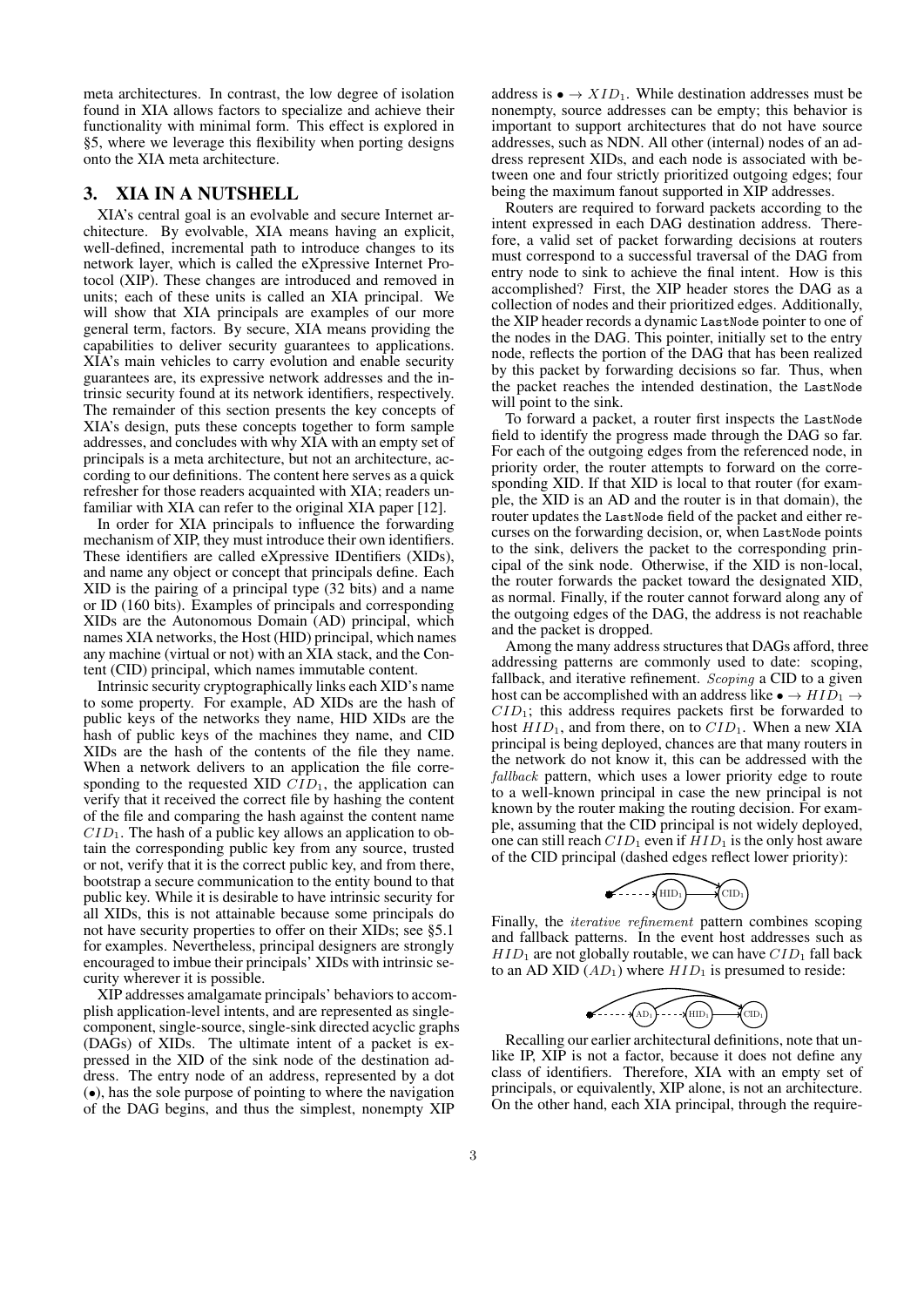ment that it introduce its own eXpressive IDentifiers (XIDs), is a network factor. Through its use of XIA principals (including those introduced in this section and those in [§5\)](#page-5-0), XIP harmonizes a broad spectrum of network factors without imposing any static dependencies (as discussed in [§4\)](#page-3-0). Therefore XIA constitutes a meta architecture. Stakeholders have to choose a set of factors that, together, instantiate XIA as an architecture. One plausible choice is inclusion of the AD, HID, and CID principals; this can serve as a baseline XIA architecture, according to our terminology.

# <span id="page-3-0"></span>4. LINUX XIA

In order to substantiate the claim that XIA is a viable meta architecture, we needed a full-blown network stack to accommodate the implementations of other architectures. Furthermore, a native implementation providing competitive routing performance is a necessary step to show that XIA is deployable in production network environments.

At a block-diagram level, Figure [1](#page-3-1) depicts TCP/IP and XIA as parallel stacks in the Linux kernel. In the figure, the matching colors guide the analogy between the stacks: IP maps to XIP, TCP to Serval, and UDP to XDP. Although the figure suggests that TCP, UDP, and IP are individual kernel modules, in practice, the TCP/IP stack is implemented as a single, monolithic module in Linux. In contrast, each block on the XIA side corresponds to a distinct Linux kernel module that we implemented. In this section, we focus on the realization of XIP and the implementation of core XIA principals like HID and  $AD<sup>1</sup>$  $AD<sup>1</sup>$  $AD<sup>1</sup>$ . Later, when we integrate alien designs with XIA, we describe the realization of 4ID to provide interoperability with IP, and describe our implementations of Serval and zFilter. These appear in [§5.1,](#page-5-1) [§5.2,](#page-6-0) and [§5.3](#page-7-0) respectively. Due to space limitations, Principal XDP (eXpressive Datagram Principal) is not discussed further.

We next discuss the impact that our experience developing Linux XIA had on our architectural design ([§4.1\)](#page-3-3), and cover the algorithmic details of how Linux XIA forwards packets and keeps its forwarding cache synchronized ([§4.2\)](#page-3-4).

#### <span id="page-3-3"></span>4.1 Architectural realization of evolvability

Designing Linux XIA from scratch gave us many opportunities to explore and to avoid barriers to future evolution of our network stack, the central architectural premise of our work. Working from this first principle led us to a radically different design than that of the native TCP/IP stack. We report on experiences that reinforce the power of modular design and clarify how new principals must themselves be architected for evolvability.

The first influential decision we made during the implementation of Linux XIA was to map each principal to a kernel module. This decision, premised on modular design, ended up interacting with XIA in unexpected ways: it led us to (1) make XIP a truly standalone protocol, in contrast to IP, which needs ARP and ICMP to operate; (2) have a simple path for evolving already deployed principals; and (3) conceive of routing redirects, a facility for supporting runtime dependencies between principals.

Having principals as kernel modules helps the evolution of already-deployed principals. For example, suppose that a



<span id="page-3-1"></span>Figure 1: Overview of the TCP/IP and XIA stacks in the Linux kernel.

new version of the HID principal, namely HIDv2, is released with an enhanced, but not backwards compatible, ARP-like protocol. One could gradually deploy HIDv2 in XIA routers and hosts, make necessary configuration adjustments in the network to move from HIDv1 to HIDv2, and, once HIDv1 is no longer necessary, deprecate and drop HIDv1 from XIA routers and hosts. In the same vein, but more concretely, we detail a four-step transition plan for XIA to move away from, and ultimately off of, IP in [§5.1.](#page-5-1)

As long as there are no static dependencies among kernel modules of principals, each XIA router or host can load any set of principals into the stack. This feature avoids biasing stakeholders toward principals that the implementation arbitrarily requires. Even an empty set of loaded principals is a valid configuration in Linux XIA, although obviously an impractical one.

Although static dependencies are problematic, runtime dependencies among principals emerge as a useful technique to avoid duplicating code. For example, instead of reimplementing much of what the HID principal does in the AD principal, given that the latter also needs to forward packets to neighbors, writers of the AD principal may be tempted to call internal functions of HIDs to deal with it. This in turn, would effectively link AD's implementation to a specific version of HID. Avoiding these undesirable static dependencies among principals required an enhancement of XIA's routing algorithm, namely routing redirects, that lets stakeholders express dependencies among principals they select at runtime. Details of this approach, as embodied in Linux XIA's routing mechanism, are described next.

#### <span id="page-3-4"></span>4.2 Algorithmic realization of evolvability

Linux XIA must accomodate more advanced routing table lookups and updates in order for evolution to be practical, since addressing and routing is maintained per-principal. Because these challenges are not present in the legacy architecture, special packet forwarding and routing dependency algorithms are needed. This section describes the algorithmic contributions that help efficiently realize evolution.

#### <span id="page-3-5"></span>*4.2.1 Fast packet forwarding*

Although an XIA router may have to inspect up to four XIDs, the maximum fanout in an XIP address, to make a routing decision, one does not have to serialize those lookups. This section explains how Linux XIA instantiates XIA's for-

<span id="page-3-2"></span> $1$  Note that the boxes for these principals are not contiguous to the POSIX Socket API because one cannot create sockets to directly drive them; one can only use these principals to compose XIP addresses.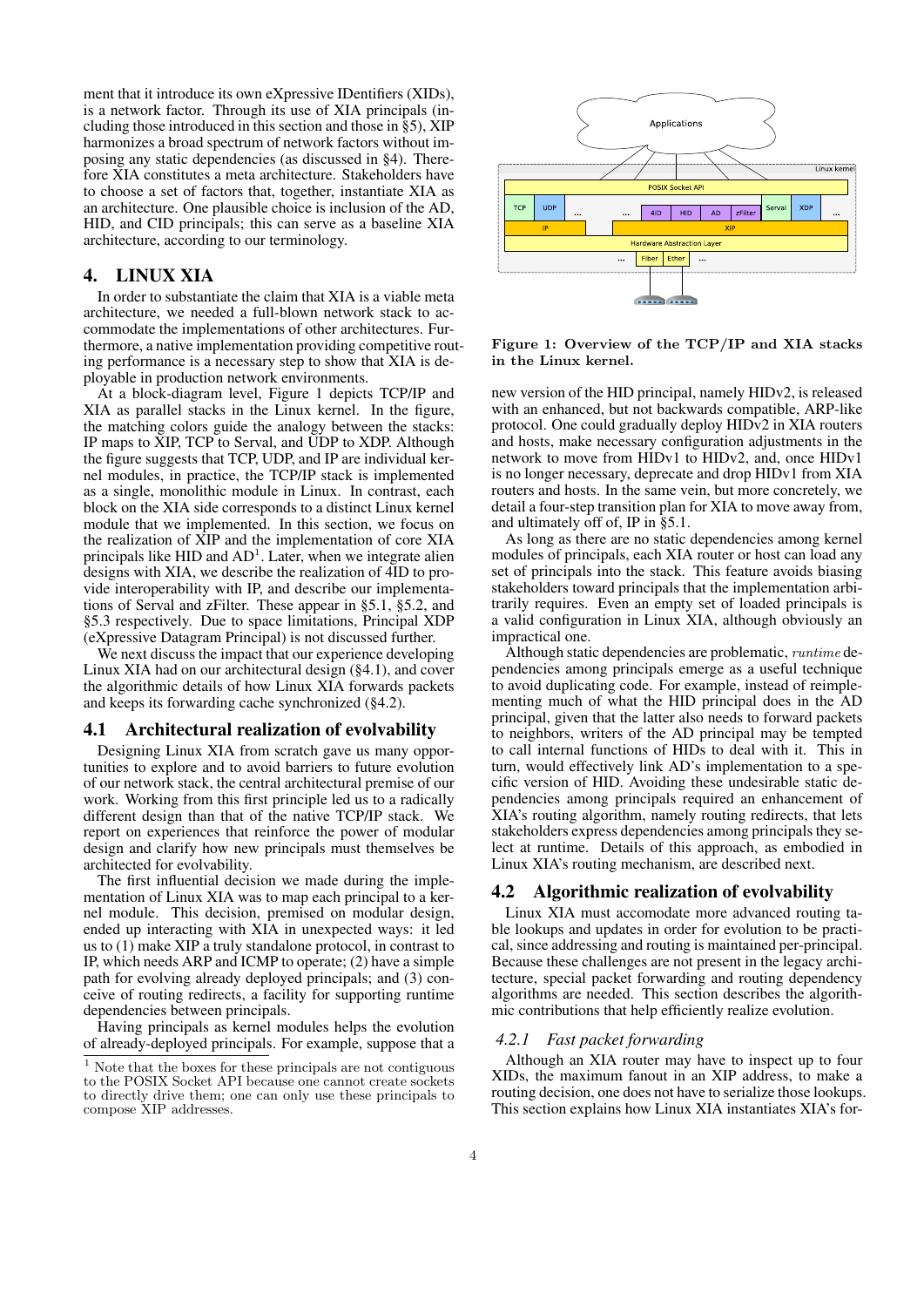

<span id="page-4-0"></span>Figure 2: Linux XIA's routing algorithm.

warding mechanism without hardware optimizations. Subsequently, in [§6.3,](#page-9-0) we present our performance evaluation of this machinery against the Linux IP implementation.

A diagram of the XIA routing algorithm is presented in Figure [2.](#page-4-0) When a packet arrives on an incoming interface, Linux XIA's routing fast path references the LastNode field of the packet to obtain the sequence (in priority order) of outbound edges from that node in the destination address. It then looks up this sequence of XIDs in its routing cache, which is called a DST table. If there is a cache hit, the DST table returns a DST entry, a data structure that holds pointers to functions that forward packets with the same signature sequence of edges.

Otherwise, on a DST cache miss, Linux XIA falls back to its routing slow path. Now, Linux XIA iteratively looks up the candidate edges in the routing table. One can do these lookups in parallel, but, without hardware support, a software-only solution cannot take advantage of this opportunity due to the high cost of synchronizing the results. The iterator terminates either with all edges of LastNode generating misses in the routing table (unreachable destination), or when one of the edges is hit. In both cases, a new DST entry for this sequence of edges is created, added to the DST table, and returned.

While the machinery described so far is sufficient to implement the XIA routing algorithm as originally specified [\[12\]](#page-11-0), it does not yet achieve our goal of principal independence. To allow principals to work together but remain independent at compile-time, we introduced the concept of routing redirects. A routing redirect takes place when the iterator in Figure [2](#page-4-0) looks up an XID and the routing table returns a "miss," in which case another XID is to be looked up in order to satisfy the first lookup. This simple solution replaces static dependencies among principals with runtime dependencies, and can be useful in situations such as the example of the previous section, in which the AD principal was tempted to call the HID principal's code. With routing redirects, the AD principal can just redirect its XIDs that need to be forwarded to a neighbor that returns HID XIDs, which, in turn, will delegate the work to HID principal. Routing redirects have ma-

tured beyond our goal of breaking static dependencies, and have found their way into routing protocols we have been exploring as well as a flexible mechanism to split functionality among principals; but these other uses of routing redirects are outside the scope of this paper.

The routing algorithm explained above has two challenges to overcome: (1) keeping the routing cache synchronized to the routing table, and (2) working efficiently under a memory limit at the DST table.

The first challenge deals with the fact the routing table and the DST table are two independent data structures that deal with non-overlapping constraints. For example, the DST table is read and written in atomic contexts, whereas the routing table is written in process context. The challenge is not only limited to an operating system technicality; changes to the routing table can affect the DST table in non-obvious ways. For example, even without accounting for routing redirects, finding the DST entries that become invalid when an XID is added to the routing table may require a full scan of the DST table, since adding an XID to the routing table invalidates all DST entries that prioritize this XID at a higher priority than their currently chosen edge. We provide a solution to this challenge, based on fast data structures for maintaining forests of dependencies, next.

The second challenge is that of working under stress, or under attack. For example, an adversary could mount a denialof-service attack in which undeliverable packets are sent to an XIA router each with a unique edge sequence signature. These useless entries would require lookups on the slow path and put pressure on the DST table to potentially drop useful entries. A proper solution for this problem is still to be investigated. The current implementation employs simple heuristics to reclaim entries based on frequency and recency in order to maximize the usefulness of entries.

#### <span id="page-4-1"></span>*4.2.2 Routing dependencies*

We now discuss our methods to keep the routing table and the DST table synchronized, which enables the cache to bring efficiency gains to Linux XIA's routing algorithm. Our approach builds dependency chains for each edge investigated during the routing slow path and anchors these chains on the routing table entries that keep them up-to-date. Although developed independently, our solution is a variant of the Data Update Propagation algorithm [\[6\]](#page-11-18), originally devised for keeping caches of dynamic web pages consistent with underlying data.

To motivate our approach, reviewing the shortcomings of naive solutions is instructive. Flushing the cache for each routing table update is one possibility, but it causes routing hiccups; suddenly the cache is empty and all packets have to be analyzed on the slow path, one edge at a time. Principals that have XIDs associated with sockets or other userland objects (e.g. Serval) may see corresponding update rates high enough to render the cache a useless burden. Another possibility is to have routing table updates trigger a corresponding scan of the cache for stale XIDs. But full table scans put pressure on a machine's memory cache subsystem; moreover, unless the number of stale cache entries is large, the scan itself is inherently inefficient. Finally, testing the freshness of a cache entry can itself be an involved procedure – routing redirects and default routes are two issues which introduce challenges.

Naive solutions fall short by failing to efficiently iden-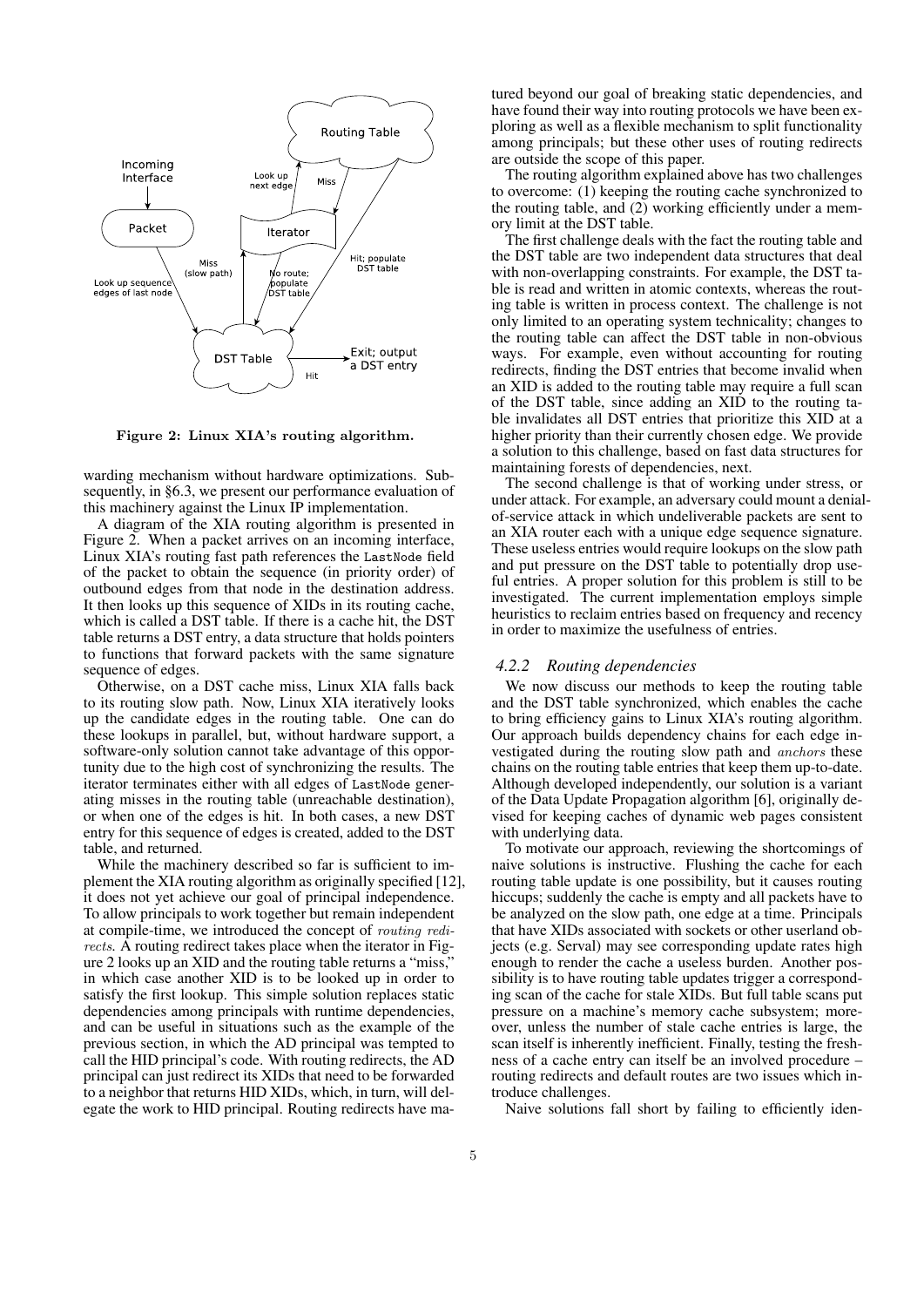tify affected cache entries. Our solution does so by leveraging the routing slow path to incrementally build dependency chains for each edge investigated (i.e., by the iterator in Figure [2\)](#page-4-0). These chains thus enumerate the set of routing table entries and non-entries that keep a cache entry fresh. Given that some chains eventually merge with other chains, the final data structure is a dependency forest, and we refer to each internal node in this forest as an anchor. When an anchor is updated, its rooted subtree in the forest is stale and the corresponding cache entries must be flushed.

The performance of the routing dependency algorithm is evaluated in the routing update rate experiment we present in [§6.3.2.](#page-10-1)

# <span id="page-5-0"></span>5. PORTING ALIEN DESIGNS TO XIA

This section explains how three distinct network designs never intended for compatibility with XIA can be adapted to work and coexist in XIA. It is meant to demonstrate the value of an interoperable meta architecture and to provide other researchers with instructive examples on how to adapt their own designs, or design for XIA from scratch.

In porting a network design  $Y$  to XIA, we have found that two architectural questions drive most of the work: how can  $Y$ 's visible identifiers be mapped to XIDs, and how can  $Y$ be broken into XIA principals? Whereas the first question is simple and inevitable, it is not always obvious a priori which of the many possible options will prove to be the best one. In fact, experience with promising options may be required to make a meaningful selection, noting that one implemented interpretation of a network design in XIA does not inhibit other interpretations of the same design in any way. Since many interpretations of a single design can naturally coexist in Linux XIA, value judgments are ultimately left to the stakeholders of an XIA network.

The second question adds more subtlety, as it focuses on exploring interpretations of a given design typically not considered in the original design, where the focus is self-sufficiency, not interoperability. XIA's composition of different principals to form a single address affords principals the opportunity of specializing their behavior, and delegating functions to other principals.

[§5.1](#page-5-1) provides a starting point, by showing how XIA can support a legacy technology, specifically focusing on how XIP and IP can coexist and interoperate. Then, [§5.2](#page-6-0) describes our port of Serval [\[25\]](#page-11-1), a service-centric architecture, and [§5.3](#page-7-0) presents our port of zFilter [\[16\]](#page-11-2), a multicast architecture, to Linux XIA.

# <span id="page-5-1"></span>5.1 Case study #1: IP

Any new Internet architecture has to furnish a friendly coexistence with IP networks in order to be deployable. A widely used approach for introducing new functionality onto legacy networks, which we also adopt, makes use of encapsulation. In this section, we describe a set of XIA principals, called 4IDs (respectively, 6IDs), that allow XIA-enabled hosts to communicate over a legacy IPv4 (respectively, IPv6) network. A key finding, not obvious to us a priori, is that different degrees of integration and interaction with IP networks are suited to multiple 4ID and 6ID principal types, designed to satisfy different stakeholders' needs.

Given that there will be no support for XIA in the open Internet during the early deployment of XIA, any integration must focus on retroactive compatibility; this motivation drives the design of the U4ID principal. Names of U4ID XIDs are the tuple (IP address, port number) followed by 14 zeros to make up the required 20-byte names. To forward to a U4ID in an address, XIA encapsulates its XIP packet into the payload of an IP/UDP packet whose destination IP address and UDP port number are copied from the XID; from there, the TCP/IP stack delivers this new packet. The XIA stack of the destination host must have principal U4ID running and listening at the UDP port number in order to receive the packet. After IP and UDP header decapsulation, the payload XIP packet is transferred to the XIA stack.

Stakeholders operating controlled environments (e.g. datacenters, campuses, corporations) may prefer to trade in some compatibility for performance. Principal I4ID achieves this by encapsulating XIP packets into the payload of an IP packet and writing XIP into the protocol field of the IP header. In the open Internet, middleboxes are likely to drop these IP/XIP packets, but, in controlled environments, I4ID would avoid UDP's checksum, UDP's 8-byte header, and port demultiplexing. Names of I4ID XIDs are the destination IP addresses followed by 16 zeros.

Principals U4ID and I4ID build on-the-fly tunnels through IP networks. Although one needs these tunnels for retroactive compatibility with IP, these tunnels are limiting because the edges of the destination address of the encapsulated XIP packet are only evaluated at the end of the tunnel; even when all intermediate routers are XIA-enabled. In a later stage of deployment of XIA, where a large number of hosts have TCP/IP and XIA stacks to support both legacy IP applications and XIA applications, the limitations of tunnels become salient.

Designed for a dual-stack environment, principal X4ID leverages IP's routing table to forward its XIDs, thereby avoiding tunnelling. X4IDs have the same trailing-zero format as I4IDs; the distinction between these principals is the forwarding mechanism. Routers forward X4IDs by directly looking up the corresponding IP address in the routing table of TCP/IP stack. Principal X4ID is the tightest integration between TCP/IP and XIA stacks, and can bridge the deployment of XIA at Internet scale because it leverages the current BGP sessions to globally forward XIP packets.

To go further, we recommend the introduction of a generalpurpose principal, which we will also use in Serval. The motivation is that, in contrast to opaque cryptographic identifiers typically associated with XIA, identifiers of IP (and Serval) have a hierarchical structure, and, in particular, are designed to support longest prefix matching. To support this functionality in XIA we designed a simple LPM principal to support longest prefix matching on the underlying identifiers. With this, an LPM XID is a typed string of bits that XIA routers match against a prefix tree at each hop, analogous to CIDR.

Returning to 4IDs, while principal X4ID is a perfect fit for dual stack hosts, it nevertheless perpetuates an undesirable dependency on IP's routing tables for XIA-only hosts that simply want to tap into the BGP sessions. These stakeholders can drop the dependence on IP's routing tables by using the LPM principal and directly populating the LPM forwarding table with routes from BGP sessions, achieving the same behavior as principal X4ID, but without the need for a TCP/IP stack. This solution is similar in nature to how MPLS uses BGP to populate its forwarding tables. We expect that a protocol that leverages intrinsically secure identi-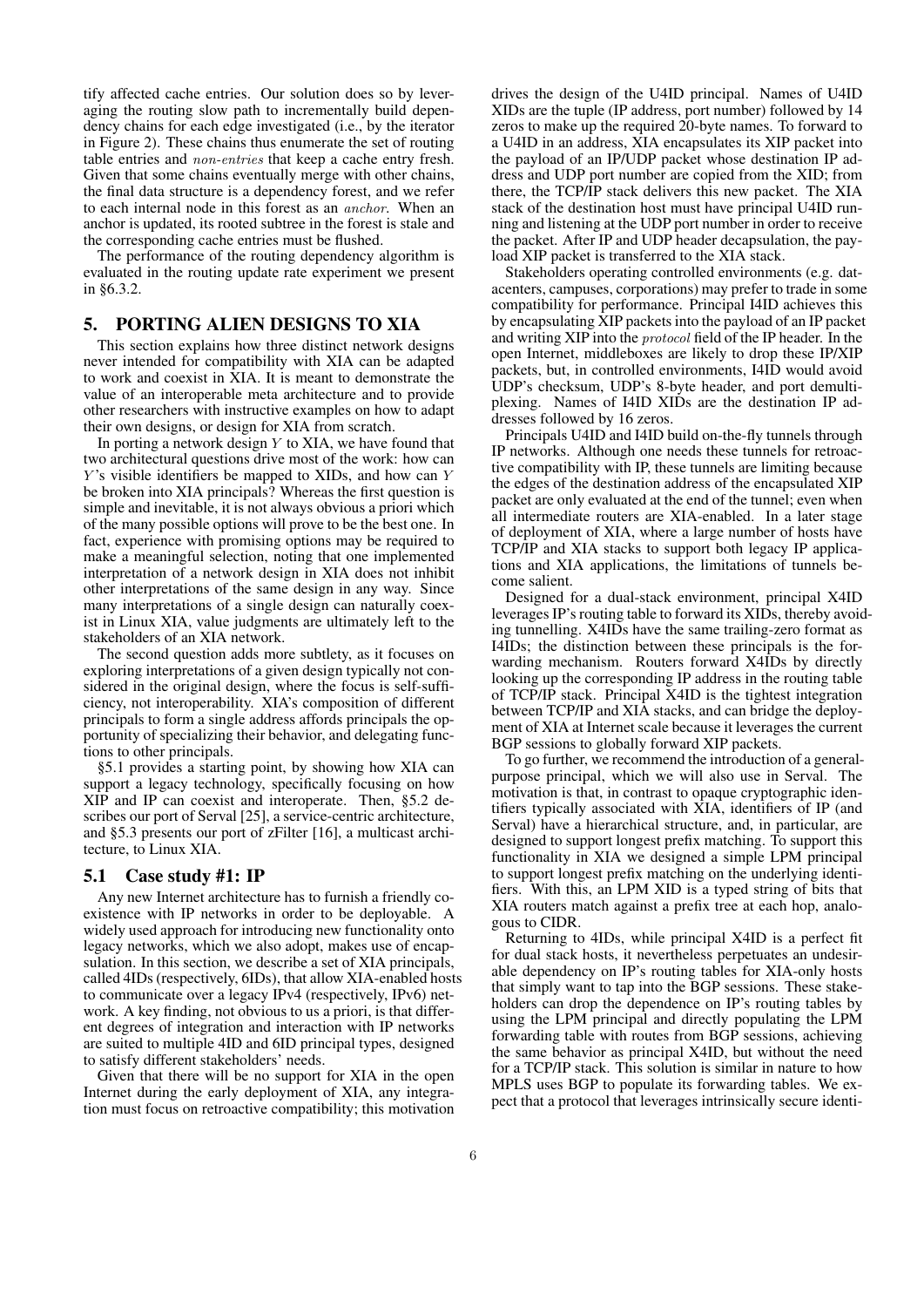

<span id="page-6-1"></span>Figure 3: Example of XIA Serval's three-way connection handshake between a client and a service instance.

fiers would eventually replace the use of X4ID and LPM for this purpose; nevertheless, X4ID and LPM offer an easy deployment path to bootstrap global interoperability for XIA.

A natural deployment plan for Linux XIA is to run natively wherever possible and to interconnect XIA networks through an IP-only Internet with the help of 4IDs, 6IDs, and LPM principals as long as necessary. We have implemented the first step of our migration plan, namely, principal U4ID in Linux XIA. Mukerjee et al. [\[24\]](#page-11-19) have explored the advantages of incrementally deploying XIA with the help of U4ID or I4ID principals. Our principals X4ID and LPM complement their work in the scenario they call "merged clouds", in which dual-stack hosts are commonplace.

# <span id="page-6-0"></span>5.2 Case study #2: Serval

Serval, a service-centric architecture, promotes services as first-class entities, as described in detail in prior work [\[25,](#page-11-1) [2\]](#page-11-20). The main goals of Serval are threefold: support replicated instances of a single service, support multihomed access to services, and allow for mobility at the connection endpoints. These goals are implemented through three respective methods: host-agnostic late binding to servers, tightly integrated support for multiple flows per connections, and a formallyverified migration protocol. Given that Serval's connection handshake exposes much of its internals and provides a good working view of its design, we present Serval and its realization in XIA from this angle.

A key enabling technology is Serval's use of two distinct types of identifiers, ServiceID and FlowID, both deployed in a shim layer called the Service Access Layer (SAL), which resides between the network layer and the transport layer in the protocol stack. ServiceIDs logically represent a distinct service, such as an HTTP connection to www.example.com, but due to service replication, do not necessarily refer to a unique location. ServiceIDs have a hierarchical meaning in Serval, and thus they are routed using longest prefix matching, like IP addresses. Unlike ServiceIDs, which are used for end-to-end connection establishment and management, FlowIDs are used for established flows within a service instance. These FlowIDs are flat identifiers and are only unique with respect to the host that generated it.

Serval uses either the tuple (protocol, destination ServalID), or (protocol, destination FlowID) to multiplex connections. The protocol field identifies the transport protocol above Serval; currently, UDP and TCP are supported. These tuples simplify process migration because they do not bind to remote identifiers, in contrast with TCP and UDP, which explicitly use source and destination IP addresses and port numbers to multiplex connections.

We briefly remark on security considerations in Serval. In the Serval design, ServiceIDs lack intrinsic security, that is, connection endpoints cannot verify each other's identity without a third party. To improve security, Serval uses a nonce field that serves as a shared password between connection endpoints to mitigate off-path attacks, but this cannot prevent on-path attacks.

### *5.2.1 Mapping Serval to XIA*

Recall that a central challenge of mapping an alien technology onto XIA is an appropriate principal decomposition. We start with naming of services. In Serval, the use of ServiceID corresponds naturally to the role of a new XID type in XIA: it is globally scoped, has a well-defined meaning that corresponds to a user intent, and is routable. While Serval's designers chose to make ServiceID a hierarchical identifier to ensure global routing, our preferred specification is to use flat identifiers imbued with cryptographic meaning. Our disentangling of the two distinct roles of ServiceIDs, naming services and facilitating routing, makes the analogous XIA identifiers, which we call ServalIDs, intrinsically secure in XIA. Thus, in our XIA interpretation of Serval, ServalIDs are the hash of their public key, and scoping is delegated to other, potentially more appropriate principals. For example, the address  $\bullet \rightarrow AD_1 \rightarrow HID_1 \rightarrow ServallD_1$  scopes  $ServalID_1$  to host  $HID_1$  located in the autonomous domain  $AD_1$ .

As for FlowIDs, these local identifiers are not germane to XIP forwarding, and thus comprise a local XID principal type that is used exclusively at endpoints. We retain the semantics of these identifiers as used in the original Serval and thus, when in use, it specifies the primary intent in a destination address, but is *always* scoped to a given host. Together, ServalIDs and FlowIDs define the XIA Serval principal.

Finally, note that our preference toward intrinsically secure ServalIDs does not preclude a fallback to hierarchical identifiers. One solution would be to have another interpretation of Serval in XIA that preserved ServiceIDs' hierarchical behavior. But a more modular solution, more in tune with the question how to break Serval into principals, suggests the use of the LPM principal defined earlier to do the longest prefix matching on its identifiers,

We can now review Serval connection establishment in the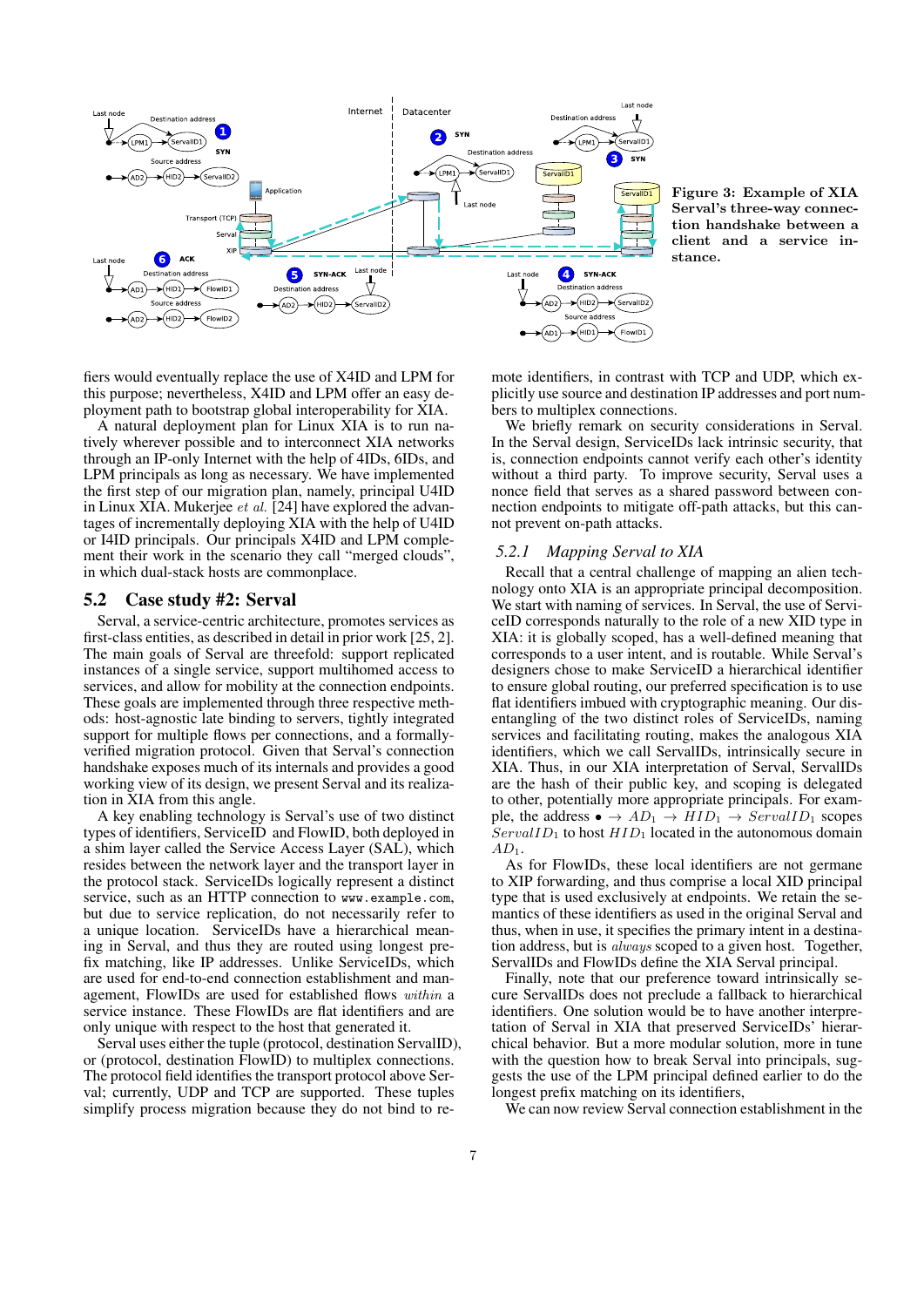context of XIA Serval. Figure [3](#page-6-1) diagrams the packet sequencing of the 3-way handshake between an application at left and XIA Serval service instances replicated in the data center at right. The SYN packet depicted in steps 1-3, destined to an arbitrary service instance, is shown having a destination address with a ServalID as the sink and with optional fallback to an LPM XID:

$$
\underbrace{\qquad \qquad \qquad }\qquad \qquad \text{LevalID}_1
$$

The source address of this packet also has a Serval ID as the sink, but with scoping, here by AD and HID, chosen by the original application. Once this packet arrives at a service instance, this source address becomes the destination address in the SYN-ACK, depicted in steps 4-5, Both the SYN and the SYN-ACK in XIA Serval correspond to Serval SYN and SYN-ACK packets with ServiceIDs as the destination addresses. Finally, the ACK packet depicted in 6, as well as all subsequent packets for this flow, have destination addressses with XIA FlowIDs as the sink, typically preceded by host-level scoping, here by  $AD_2$  and  $HID_2$ . These correspond to Serval packets which are addressed by Serval FlowIDs in the SAL layer.

Our Serval addressing scheme in XIA mimics the Serval implementation faithfully with one exception. In the SYN packet, Serval uses a FlowID as the source, but in XIA Serval we require instantiation of a ServalID at both endpoints to perform connection setup, and thus defer relaying the proposed FlowID until the third (ACK) packet of the 3-way handshake. This small change preserves end-to-end security guarantees, as ServalIDs have a cryptographic meaning in XIA, whereas FlowIDs do not.

#### *5.2.2 Discussion*

Integrating Serval with XIA affords several key advantages compared to the original implementation over IP. First, elevating Serval addresses stored in the SAL shim layer to first-class XIA addresses provides much better visibility with respect to user intent. Whereas Serval carries its identifiers in extension headers above IP, in XIA's realization, those identifiers are carried in XIA's network layer addresses. Thus, XIA Serval enables every router to make decisions purely based on network layer information. As a result, placing ServalIDs as the primary intent of connection establishment enables routers to seamlessly realize service-layer anycast, retaining Serval's architectural goal of late binding. More importantly, hardening ServalIDs with the intrinsic security afforded by XIA eliminates the possibility of spoofed services, and renders Serval's (weaker) methods for prevention of off-path attacks unnecessary. Note that this bootstrapping procedure could also be used to harden all subsequent transmissions with cryptographic signing, including the FlowIDs themselves.

# <span id="page-7-0"></span>5.3 Case study #3: zFilter

zFilter [\[16\]](#page-11-2) is a multicast architecture that, in contrast to IP multicast (RFC 1112), requires no router state related to multicast groups. The zFilter architecture avoids this state information by having destination addresses encode the physical links comprising a given multicast tree in a compact Bloom filter data structure. This approach contrasts with IP Multicast, whose packets carry have specially designated IP destination addresses that serve as labels, matched on each router against a list of active multicast groups. The following paragraphs give more details on how zFilter works, how we mapped zFilter onto XIA, and briefly discuss positive side effects of having zFilter principal type on XIA.

The key to understanding how zFilter works is the process that the network uses to derive Bloom filter network addresses from multicast trees. The first step of this process starts with each router independently associating a fixed-size Link ID to each of its network interface. Link IDs have a size of  $m$  bits, of which exactly  $k$  bits are one, and all other bits are zero; destination addresses are also m bits long. The parameters  $m$  and  $k$  are fixed for a given realization of zFilter; for example, zFilter's authors chose  $m = 248, k = 5$  for their implementation. Routers choose the  $k$ -one bits of their Link IDs at random. By construction, Link IDs are unidirectional, that is, each physical link has two Link IDs. Given the topology of a network, including all Link IDs, the destination address corresponding to a given multicast tree consists of a logical-OR union of all Link IDs in that multicast tree.

zFilter routers forward packets simply by checking the Link IDs of their network interfaces against the Bloom filter addresses in the packets. A router checks the presence of the  $k$ -one bits of a Link ID in an address simply by logical-ANDing the Link ID and the address, and comparing the result with the Link ID. Whenever the comparison is true, the Link ID is in the address, and the packet is transmitted across that interface. False positives arise when all the bits associated with a Link ID that is not in the tree happen to be set to 1 by other Link IDs which are in the tree. The rate of false positives can be tuned by varying  $m$  and  $k$ . Hardware can check all Link IDs of a router against an address in parallel, so the test is extremely fast.

As in the previous case studies, the porting questions drive the work to bring zFilter into XIA. The choice of XID format for zFilter is straightforward: zFilter XIDs are the Bloom filter addresses. Whereas the decision on how to delegate responsibilities to other principals leads to an elegant solution, Link IDs do not necessarily map to network interfaces in XIA's realization of Filter, instead, Link IDs use routing redirects from [§4.2.1](#page-3-5) to map a zFilter XID to any XID. Our zFilter principal employs routing redirects whenever a Link ID matches a zFilter XID. Therefore, the zFilter principal does not itself provide code for forwarding packets, instead it delegates this job to an appropriate principal such as AD, HID, and 4IDs via redirection. zFilter's authors have considered cases in which Link IDs represent entities other than network interfaces, but XIA zFilter's use of routing redirects generalizes this behavior. [§6.1](#page-8-2) showcases this feature exemplifying how a single-zFilter address can emulate a three-XID address just using routing redirects to the other XIDs.

Thanks to having directly mapped the Bloom filter addresses of zFilter onto the XIDs of our zFilter principal, any feature that the original zFilter supports, XIA zFilter supports using the same implementation solution. Among these features are "Link ID Tags" and "Virtual Links" which zFilter authors originally considered, as well as zFormation [\[10\]](#page-11-21), which was designed later.

Besides enabling zFilter to delegate the final action on the packets to other principals, XIA brings two other important advantages to zFilter. XIP addresses can have multiple zFilter XIDs, which one can leverage to reduce the number of false positive matches of the Bloom filter. Also, XIA zFilter cleanly interoperates with TCP/IP, as [§6.1](#page-8-2) demonstrates.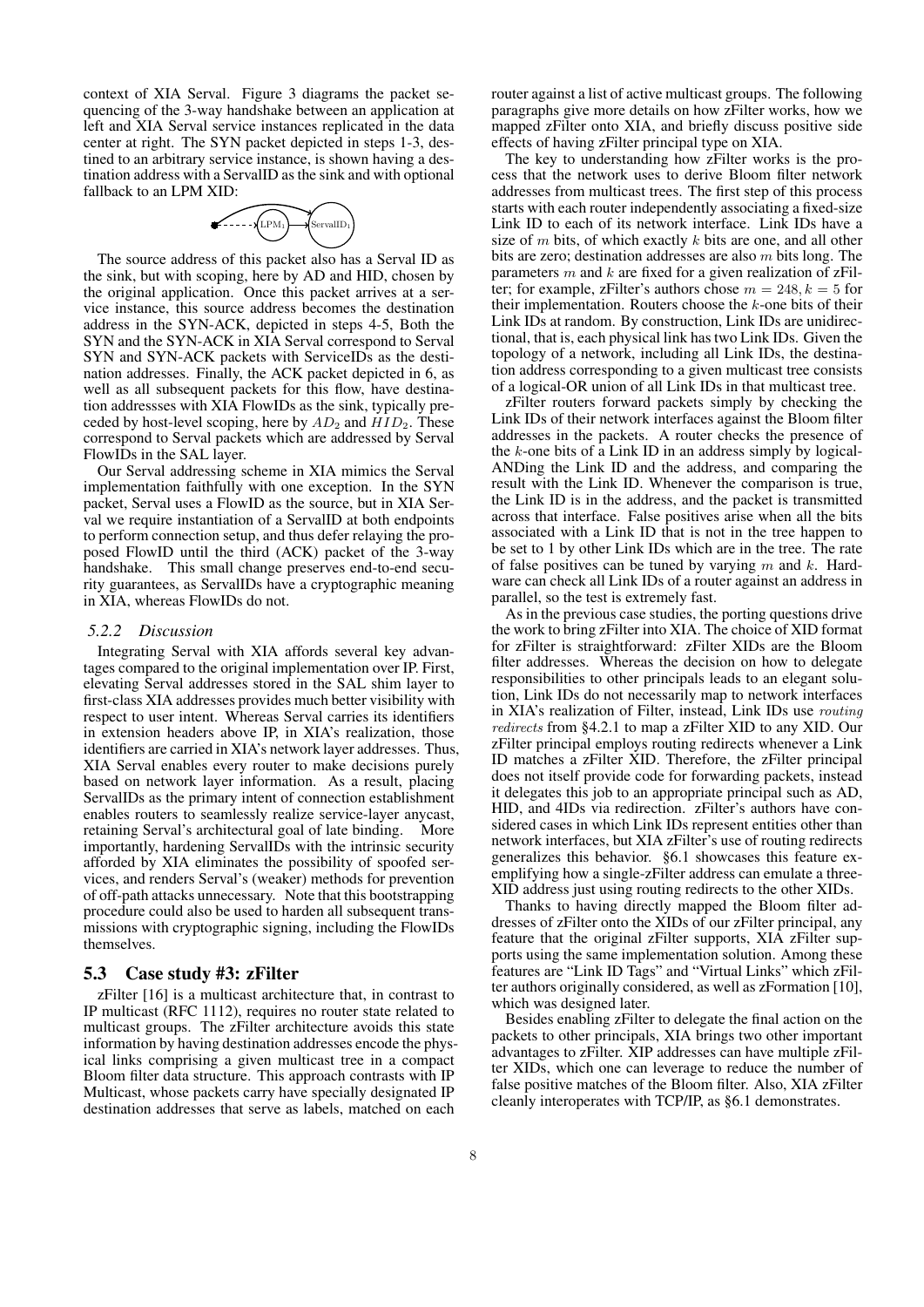# <span id="page-8-0"></span>6. EVALUATION

To complete the case for Linux XIA as a platform that supports crowdsourced innovation, we evaluate it against three criteria:

- 1. how do its architectural principles address the networking needs of today and the future?
- 2. how effectively does the implementation realize those architectural principles?
- 3. how efficient is the implementation in terms of packet forwarding performance?

These thrusts test the design's viability at a theoretical, implementation, and performance level, respectively; a threelevel evaluation of a network architecture similar to that advocated by Wroclawski [\[33\]](#page-11-22).

The first criterion is necessary because we view the flaws of the legacy Internet as architectural in nature, so we must evaluate the design principles of clean-slate architectures in order to ensure that the same shortcomings are not realized in the future Internet. [§6.1](#page-8-2) evaluates the design principles of Linux XIA.

As for the second and third criteria, we evaluate the implementation of Linux XIA in both a qualitative and quantitative manner. An architecture that cannot be adequately instantiated is of no practical use, and an inefficient implementation does not incentivize Internet stakeholders to adopt it. We assess Linux XIA's ability to instantiate its architectural principles in [§6.2](#page-8-1) and to achieve data plane efficiency in [§6.3.](#page-9-0)

## <span id="page-8-2"></span>6.1 Architectural evaluation

Developers of clean-slate Internet architectures generally agree that the host-centric legacy Internet is indeed a mismatch for the needs of modern networking; most advocate elevating a new use-case to be a first-class consideration in their architectures. In contrast, the distinguishing feature of XIA is an agnostic approach, refusing to choose one principal type of communication to elevate above all others. Instead, XIA advocates for evolution to be the central principle in the future Internet.

The fact that XIA is welcoming of many, if not all, foreign architectures was not immediately clear from its conception [\[12\]](#page-11-0). Providing an avenue for introducing new functionality at the network layer in a incremental fashion ensures that today's types of communication can be effectively realized, and that as-of-yet unforeseen paradigms can be integrated. Furthermore, the Linux implementation of XIA pushes this architectural notion of evolvability even further, by additionally enabling interoperation of architectures. It is this aspect of the design that distinguishes Linux XIA from other clean-slate designs, including the classes of meta architectures defined in [§2.](#page-1-0)

We built a reliable multicast application that combines three principals to deliver content across a heterogeneous network, to demonstrate the value of principal interoperability. This application employs the U4ID principal to cross an IP-only link, the zFilter principal to duplicate packets in the network, the XDP principal to deliver packets to sockets, and erasure codes to make the transmission reliable. Figure [4](#page-8-3) illustrates this application in action.

The three-node destination address depicted at bottom left in Figure [4](#page-8-3) can be understood as expressing the following



<span id="page-8-3"></span>Figure 4: Implemented example that showcases network evolvability and principal interoperability in Linux XIA.

intent: (1) traverse an IP-only part of the network by encapsulating XIA packets in UDP/IP payloads; (2) multicast the content to multiple hosts; and (3) deliver the content to listening datagram sockets. Alternatively, the depicted singlenode destination address can be used in tandem with routing redirects in the network to supply the same functionality. In both cases, this allows the TCP/IP, zFilter, and XIA architectures to interoperate by composing their individual strengths, despite the fact that these architectures were never intended to work together.

Each step in Figure [4](#page-8-3) captures a transition in the life of an XIP packet being sent from the server to the clients. Step 1 shows the XIP packet that the XIA stack creates once the application writes a block of data. While routing the packet, XIP discovers that it can only forward the packet following the edge  $U4ID_1$  of the address, because the link between the dual-stack server and the router is IP-only. XIP transfers control to the U4ID principal, which encapsulates the XIP packet into the payload of a UDP/IP packet (Step 2), and hands this new packet to the TCP/IP stack. Once the packet arrives at the router (Step 3), the TCP/IP stack hands the packet back to the U4ID principal running at the router. The U4ID principal at the router decapsulates the packet, and hands the new packet to the XIA stack to route the new packet. XIP decides on following the edge  $zF_1$ , which leads to duplicating the packet (Step 4), and sending the copied packets toward the two clients. Once the packets arrive at the clients (Step 5), the XDP principal identifies listening datagram sockets to which the data must be delivered. In order to make the multicast transmission reliable without backchannel feedback, our application employs erasure codes as advocated in the Digital Fountain work [\[4\]](#page-11-23).

This application serves as a proof of concept that XIA has a strong notion of evolvability and that Linux XIA extends this idea to allow interoperation and collaboration. Thus we assert that Linux XIA can act as a meta architecture that incubates networking ideas, old and new, and encourages cooperation, thereby enabling crowdsourced innovation.

#### <span id="page-8-1"></span>6.2 Implementation evaluation

To assess the efficacy of Linux XIA as an implementation, this section offers a qualitative evaluation in terms of its capability to realize the desired architectural features espoused in [§3:](#page-2-0) deployability and evolvability.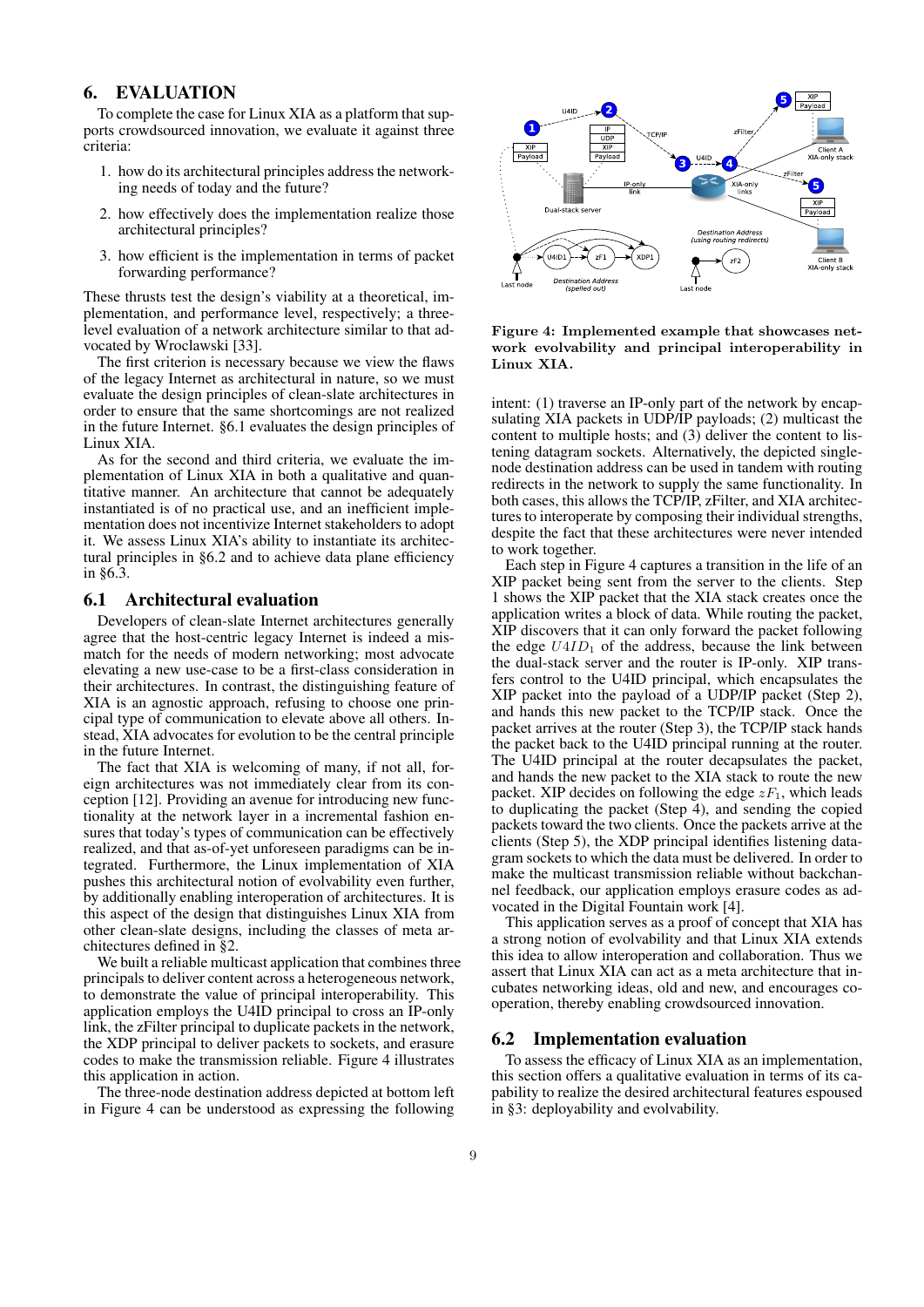In order for a new network architecture to be a feasible replacement for TCP/IP, it must be deployable. For a practical multi-step deployment plan, we refer the reader to [§5.1.](#page-5-1) Since the first step of this plan has been implemented, Linux XIA already interoperates with the legacy Internet architecture. Furthermore, since Linux is widely used in network appliances, routers, and end hosts, Linux XIA can be broadly deployed through updates of the Linux kernel.

Once Linux XIA is initially deployed, new functionality should be added incrementally such that hosts with new principals are still able to communicate with hosts that have not yet been updated. Linux XIA supports incremental deployment in three ways. First, DAG addresses were implemented with compatibility fallbacks in mind, whereby multiple edges can be considered simultaneously using the fast routing algorithm described in [§4.2.1.](#page-3-5) Second, principals can be loaded and unloaded on-the-fly because they are implemented as kernel modules; consequently, principals can be introduced and deprecated with a minimum of, or no, downtime. Third, the routing dependency forest efficiently flushes stale routing cache entries as described in [§4.2.2.](#page-4-1) This is especially useful in network settings with constant churn, for example, where the XIDs of a principal are updated on a rolling basis.

However, this deployment plan is only a specfic case of a more general and powerful principle at work, which we call architectural embedding. This is the mechanism through which Linux XIA fulfills the promise of evolvability that is at the heart of the design. We have successfully embedded three distinct architectures into Linux XIA ([§5\)](#page-5-0), and whitepaper-ported NDN [\[15\]](#page-11-3), a content-centric architecture, and ANTS [\[31\]](#page-11-4), an early meta architecture. These latter ports are documented in [\[22,](#page-11-6) Sections 4.3 and 4.4].

NDN embodies a design that is difficult to instantiate on a translating meta architecture without losing some of its characteristics, but ultimately proved amenable to XIA. For example, there are anonymity implications associated with the absence of source addresses in NDN that are unlike other architectures we have ported to XIA. Moreover, NDN abstracts the network as an infrastructure that stores and retrieves content within a hierarchical naming structure, which is not inherently built into XIA. Still, these features can be ported to Linux XIA by taking advantage of the fact that XIA does not require source addresses, and by leveraging each principal's ability to define its own addressing scheme. The hierarchical naming scheme is supported by hashing content names to XIDs, and leaving names in NDN headers for the original NDN routing algorithm to interpret.

As meta network architectures, ANTS and XIA share some common ground in terms of their motivation and solutions. Like XIA, ANTS aims to lower barriers to evolve the network layer, but does so by supporting mobile code to define new factors. Mobile code requires a significant amount of effort to design a code distribution protocol and a run-time environment to deal with security issues. Still, ANTS can be ported to XIA by choosing the ANTS XID to be the type field of an ANTS packet, which is the cryptographic hash of the forwarding code that should be applied to packets of that type. This turns out to be a natural fit in Linux XIA: it defines a single class of intrinsically secure identifiers, and seamlessly interoperates with scoping principals such as ADs, HIDs, and 4IDs. ANTS is much more expressive than the other architectures that have ported to Linux XIA,

yet still fits within XIA's framework. In spite of the strong evidence that Linux XIA can embed many different architectures, a proof that it can do so universally, i.e., embed any architecture, is elusive. Advancing the theory of network architecture, wherein such statements could be rigorously formulated and potentially proven, is part of our future work.

Implementing XIA in the Linux kernel afforded us to leverage code that has been developed over decades to lower the development barrier. For example, the three principals used in our exemplifying demo ([§6.1\)](#page-8-2) required only a modest engineering effort: the U4ID principal took 480 lines of source code, the zFilter principal 437 lines, and the XDP principal 724 lines according to SLOCCount [\[32\]](#page-11-24). We also reused the full POSIX API, the kernel module mechanism, and the hardware abstraction layer available in the kernel to achieve three goals: (1) provide XIA applications a rich API, (2) clearly scope principals code to avoid static dependencies, and (3) be fully independent of TCP/IP. None of these features are available in the XIA prototype [\[12\]](#page-11-0).

The lessons learned here are that Linux XIA is deployable today, there is strong evidence that Linux XIA can embed many different architectures, and the Linux kernel affords principal developers a rich development environment.

#### <span id="page-9-0"></span>6.3 Performance evaluation

Our forwarding performance evaluation consists of simulating an environment comparable to that seen by a core router, and measuring the impact of various key parameters: Internet users' preferences over destinations, packet sizes, different addresses, and update rates of the routing table on forwarding performance. We benchmark all these measurements against the mature Linux implementation of IP.

#### *6.3.1 The testbed*

This section covers three aspects of our experiments: how we simulated the conditions a core router sees, the software and hardware infrastructure we used, and the conditions under which we took the measurements.

Our experiments simulate a core router in which input ports are abstracted as packet writers (PWs) and output ports keep counters of successfully routed packets. We take as possible destinations the 462,150 CIDR blocks obtained from a recent Route Views snapshot [\[30\]](#page-11-25). All PWs choose destinations according to a Zipf distribution over these CIDR blocks to account for the popularity of the destinations. The output port for each CIDR block is chosen uniformly at random. All IP experiments reference IP addresses within these CIDR blocks; XIA experiments pessimistically map each CIDR block to a distinct AD XID, and reference these as destinations<sup>[2](#page-9-1)</sup>. Before each run, we populate the IP and XIP routing tables with appropriate forwarding entries for each CIDR block.

Our experiments use a variety of representative XIP address formats to assess the overhead of XIP packet processing. The VIA address format considers the simple case of one-level AD-based scoping, as described in [§3,](#page-2-0) and the formats FB0 through FB3 consider the case of AD fallback with addresses using from 0 to 3 fallback edges, respectively.

Our experiments ran on a single machine with the router and PWs isolated by Linux Containers (LXC) [\[19\]](#page-11-26), a light-

<span id="page-9-1"></span><sup>2</sup>We use ADs in the XIA evaluation since this is the principal on which core routers are mostly likely to forward, so we view routing on ADs as having a representative lookup cost.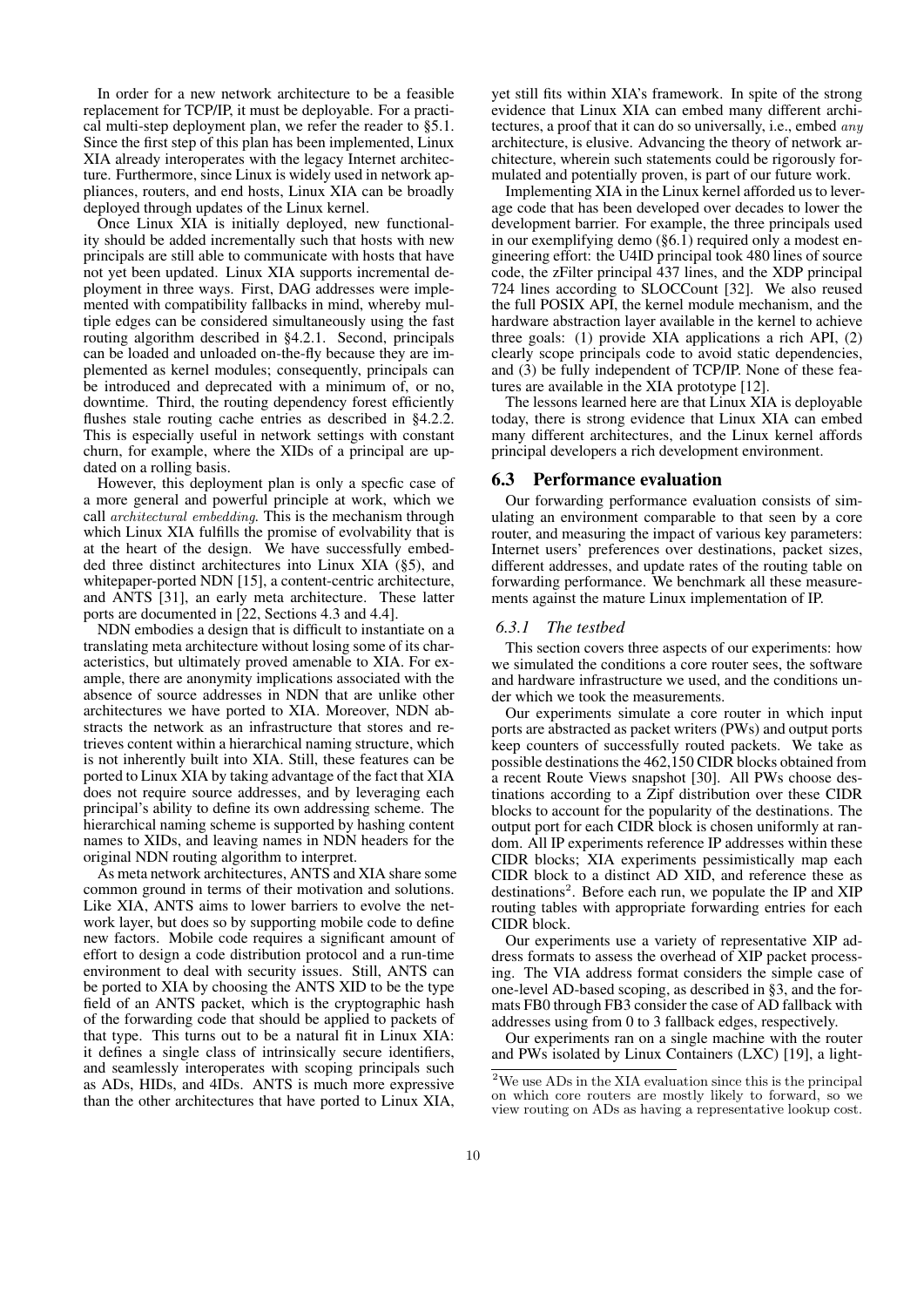

<span id="page-10-2"></span>Figure 5: Comparing XIA to IP. Fixed parameters: 256-byte packets, 4 ports. (left) Effects of varying routing table update rate and destination address type. (right) Varying the distribution of destination addresses.

weight virtualization technology. LXC has been used by others to simplify experiments and make them reproducible [\[18,](#page-11-27) [14,](#page-11-28) [5\]](#page-11-29), and has helped us to focus on the cost of routing instead of dealing with distracting I/O overload and hardware features that we have not leveraged. Our brawny evaluation server has two Intel Xeon Processors E5-2690. Each processor has 8 cores plus Hyperthreading running at 2.90GHz that share 20MB of cache on chip, and a memory bank of 192GB registered DDR3 at 1333 MHz with ECC. All experiments ran with our kernel, which is a fork of Linux 3.11.0-rc7. Our kernel and our evaluation code are publicly available on GitHub [\[20,](#page-11-30) [21\]](#page-11-31).

Our evaluation metric is the rate of succesfully forwarded packets. All evaluation graphics adopt the unit packets per second (pps) instead of throughput or goodput units, such as bytes per second, to reflect the fact that TCP/IP and XIA headers have different lengths. Each box in the graphics represents 20 runs of that same experiment. Further details of the evaluation setup, and more detailed performance results than described below, are available in the first author's Ph.D. thesis [\[22,](#page-11-6) Chapter 5].

#### <span id="page-10-1"></span>*6.3.2 The results*

In spite of adding dynamically loaded principals, routing redirects, and routing dependencies on top of XIA's already flexible network addresses, Linux XIA sports performance results comparable to those of IP in our simulations of a core router. The results hold even while accounting for different packet sizes, more complex addresses used in XIA, and high update rates of the routing table. In addition, the results show that Linux XIA's solution to routing dependencies, the dependency forest, withstands very high update rates.

The distribution of packet addresses is the factor that shows the most pronounced effect between the XIA and IP routing algorithms in our experiments (Figure [5](#page-10-2) (right)). Although XIA only approximates IP's forwarding performance in the most realistic range [0.5, 1.2] of the Zipf exponent, it outperforms IP below 0.5 and above 1.2. Linux XIA's worst performance against IP happens when the Zipf exponent is 0.8, in which case XIA's median pps is only 42% of that of IP. We believe that the this performance gap can shrink significantly with more research, since Linux XIA is at version 1.0, and many improvements have not been explored. We do not have a proper understanding, at the time of this writing, why Linux XIA shows a non-monotonic behavior as the

Zipf exponent varies. In the remainder of this section, we conservatively fix the Zipf exponent at 1.0.

Beyond the distribution of addresses, we conduct sensitivity analyses to quantify the impact of other variables on forwarding performance. These experiments largely demonstrate that packet sizes, complex addresses, and update rates (Figure [5](#page-10-2) (left)) have a small impact on performance for both stacks. However, the IP stack, presumably unoptimized for this case, could not keep up with very high update rates, and as such has no box in column 100K of Figure [5](#page-10-2) (left). The advantage of IP over XIA is in accordance with Figure [5](#page-10-2) (right) when the Zipf exponent is 1.0.

We do not yet have adequate justification for the surprising performance of VIA forwarding shown in the left panel of Figure [5,](#page-10-2) as it seems no easier to forward VIA packets than FB0 packets. Although our missing justification for this better performance is vexing, this shows that there is room for improving Linux XIA's overall performance, which we will investigate in future work.

While our experiments are preliminary, they do make the case that Linux XIA is already a viable platform for exploration of network principals. In addition, we do not see a fundamental barrier holding XIA back from matching the performance of IP. We believe that the performance gap is rooted in the fact that Linux XIA is much less polished than Linux IP at this stage. Therefore, closing this gap could be a matter of time, implementing solutions available in the literature, e.g., [\[8,](#page-11-32) [35,](#page-11-33) [13\]](#page-11-34).

### <span id="page-10-0"></span>7. CONCLUSIONS

Through a Linux implementation, the porting of diverse alien designs, a demonstration of interoperability, and performance benchmarks, we have tested the previously unsupported claim of the evolvability of the XIA framework, which we re-classify as a meta architecture. We view this evaluation of XIA as successful based on the fact that it has met our imposed challenges while remaining largely faithful to its original description [\[12\]](#page-11-0). This experience has provided us with deeper insight into XIA and has corroborated our view of an interoperable meta architecture being a catalyst to bring future Internet architectures closer to fruition.

Believing that the community at large is well-placed to both crowdsource and evaluate emerging efforts, we have made a consistent effort not to favor any one principal above